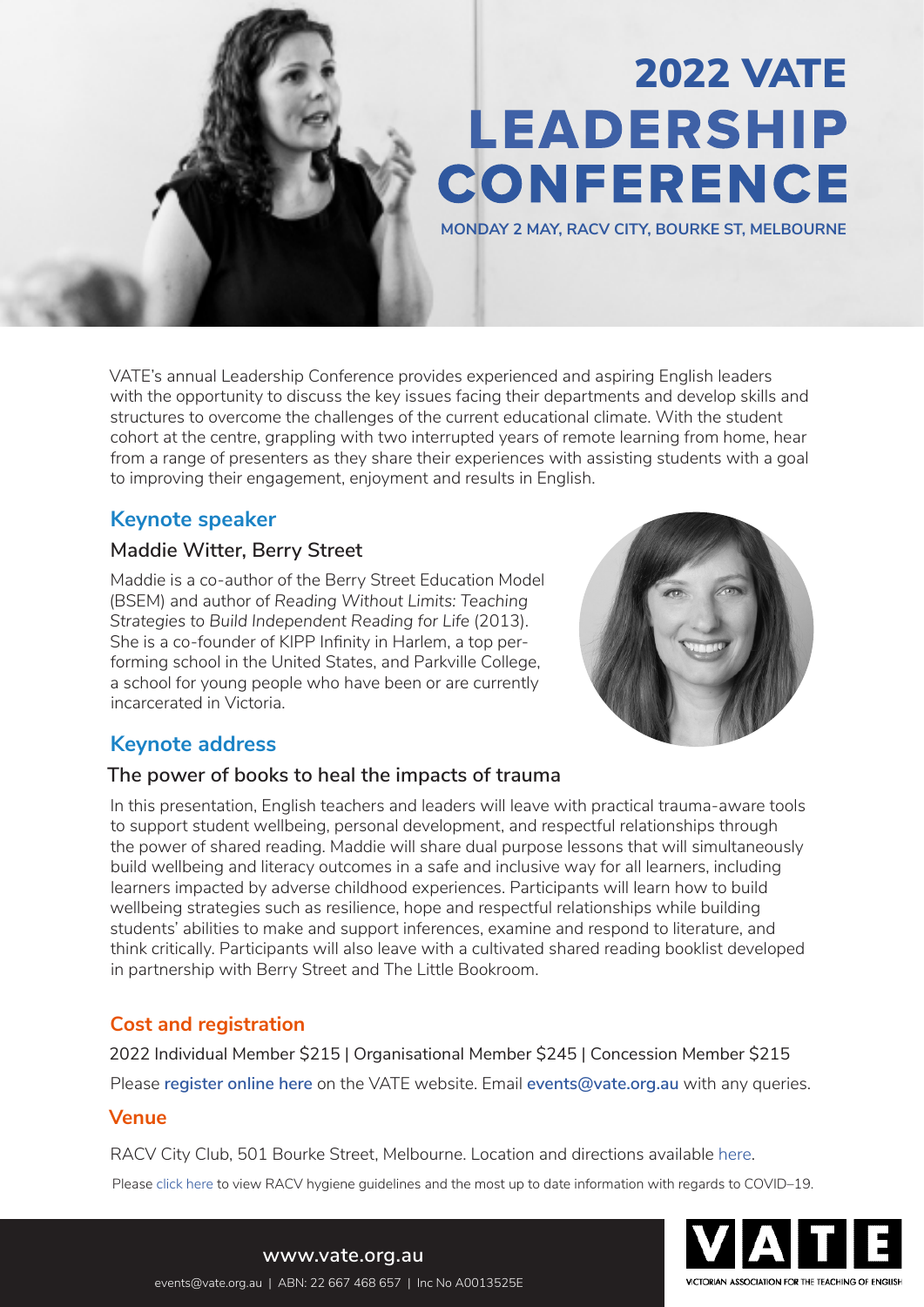## **Program overview**

| 8.00am             |                   | Registration, tea and coffee; browse the VATE bookshop                                                                                                                                                                                                                                                                                                                     |
|--------------------|-------------------|----------------------------------------------------------------------------------------------------------------------------------------------------------------------------------------------------------------------------------------------------------------------------------------------------------------------------------------------------------------------------|
| 9:00am             |                   | VCAA update Annelise Balsamo, Curriculum Manager, English, and<br>Kellie Heintz, Curriculum Manager, EAL                                                                                                                                                                                                                                                                   |
| 9:45am             | <b>Keynote</b>    | The power of books to heal the impacts of trauma<br>Maddie Witter, Berry Street                                                                                                                                                                                                                                                                                            |
| 10:45am            |                   | Morning tea and networking                                                                                                                                                                                                                                                                                                                                                 |
| 11:15am            | <b>Workshop 1</b> | 1a: Compassionate leadership for turbulent times<br>Nirvana Watkins, Geelong Grammar School, and<br>Kate Manners, Camberwell Girls' Grammar School<br>1b: Developing consistent reading and writing practices as a<br>new English leader<br>Abbey Panosh, Phoenix College<br>1c: Low literacy learners: Structures and supports<br>Ben Jones, Wodonga Middle Years College |
| 12.25pm            | <b>Workshop 2</b> | 2a: Mapping the student journey through curriculum<br>Hayley Harrison, Connect Literacy<br>2b: Empoword: Student voice and creative writing practice<br>Grace Elkins, The Village High School<br>2c: Leading through change: Lessons from a new school<br>Elise Westphalen, Edgars Creek Secondary College                                                                 |
| 1:35 <sub>pm</sub> |                   | Lunch and networking; browse the VATE bookshop                                                                                                                                                                                                                                                                                                                             |
| 2:20 <sub>pm</sub> | <b>Workshop 3</b> | 3a: Connecting grammar with reading and writing skill development<br>Hayley Harrison, Connect Literacy<br>3b: Improving critical capacity by using context and diversity to<br>meet student needs (and wants)<br>Daniel Piacquadio, Seymour College<br><b>3c: Life without TEEL</b><br>Ben White, Monivae College                                                          |
| 3.30pm             |                   | Conference concludes                                                                                                                                                                                                                                                                                                                                                       |

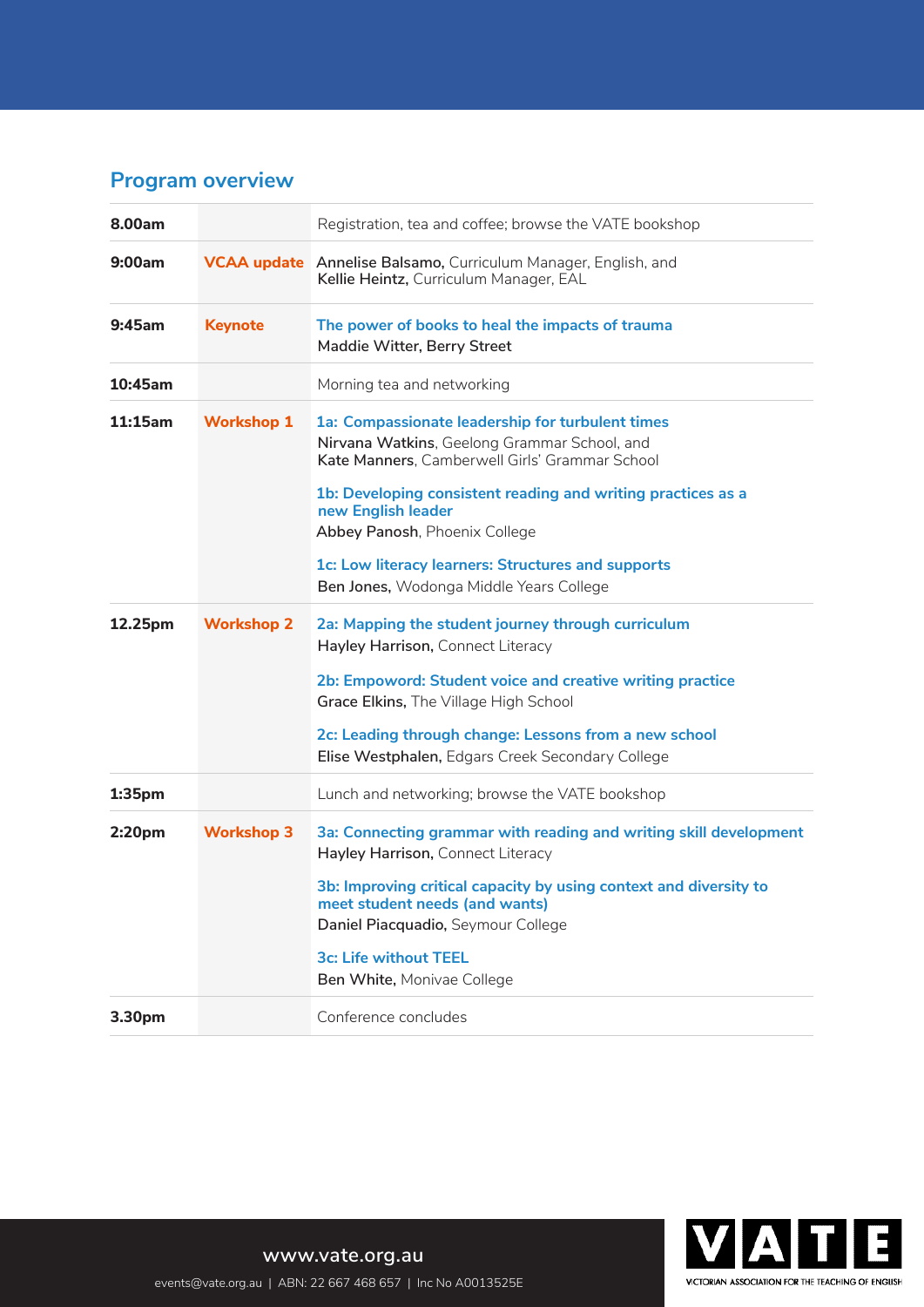## **Workshop details**

#### **Workshop 1**

#### **1a: Compassionate leadership for turbulent times**

Pitched at existing and aspiring leaders, this workshop delves into the challenges and opportunities presented by the dynamic circumstances of our work over the past two years. The workshop presents examples of schools leading evaluation and revision of curriculum, the strategic initiatives that enable teams to function more flexibly in onsite, remote and hybrid environments, and trauma-informed team leadership to enable a balance between excellence, accountability and compassion.

**Nirvana Watkins**, Geelong Grammar School, and **Kate Manners**, Camberwell Girls' Grammar School

#### **1b: Developing consistent reading and writing practices as a new English leader**

 This workshop will outline how our school has been working through changes in reading and writing practice for a number of years – primarily, how we transition from teaching content to how we teach the lifelong skills of reading and writing. My goal as a new Literacy Leader was to not only continue to implement these practices, but create consistency in how we deliver reading and writing instruction as a team to not only feel more connected with changing practices, but create a more visible impact for our learners. In this workshop I will share our key discoveries and helpful strategies.

**Abbey Panosh**, Phoenix College

#### **1c: Low literacy learners: Structures and supports**

It's tough knowing where to start for our learners with low literacy skills. Join this workshop to give your learners the literacy boost they need; finding solutions to create a balanced approach to literacy with practical examples from real classrooms which give your students the confidence and skills they deserve.

**Ben Jones**, Wodonga Middle Years College

### **Workshop 2**

#### **2a: Mapping the student journey through curriculum**

In this workshop, we will look at the journey a student takes through a school from Year 7-12 English and discuss the impact curriculum has upon that journey. We will look at curriculum auditing, strategies to assess the journey that is being offered to students, how different students need and deserve different journeys, and how we can keep a clear view of these journeys when we make changes at a year or unit level.

**Hayley Harrison**, Connect Literacy

#### **2b: Empo***wor***d: Student voice and creative writing practice**

How do we centre student voices and simultaneously increase engagement and outcomes for student writing? This interactive workshop looks at the power of creative writing to amplify student agency. This workshop will provide examples of how to increase student engagement in writing – from those on the edge to some of the most reluctant students – through a creative writing program that emphasises the transferable skills of the writing curriculum. It will explore how a focus on the power of the written word can support students to feel empowered by the impact of their writing. This workshop will provide participants with program structures and ideas that can be used across different settings to empower students through words.

**Grace Elkins**, The Village High School

#### **2c: Leading through change: Lessons from a new school**

If the last two years have taught us anything, its that change is constant and affects us all. In this climate, a strong culture of collaboration and improvement is undoubtedly essential for any PLC to be effective. For the last four years the English PLC at Edgars Creek Secondary College has undergone rapid change, growing from two members in our foundation year in 2018 to over 20 members in 2022. From implementing and reviewing curriculum and assessment processes, to building collective efficacy and transitioning into change management, this workshop will share practical strategies and lessons learned for developing and consolidating an English PLC.

**Elise Westphalen**, Edgars Creek Secondary College